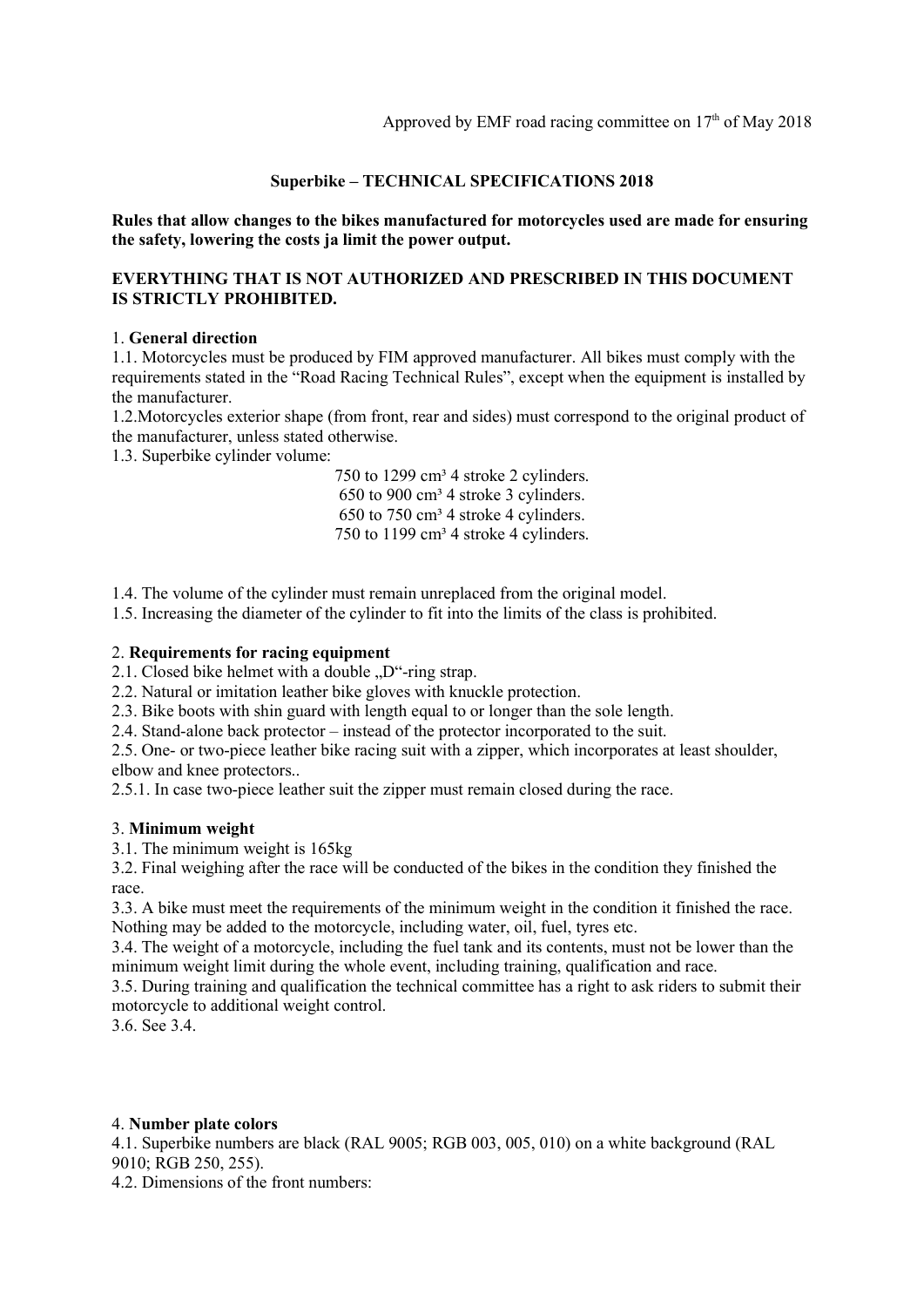Minimum height of the number plate: 140 mm Minimum width of the number plate: 80 mm

4.3. The allocated number must be visible on two locations of the bike – on the front fairing (nose) and on the upper section of the back fairing (tail) or on the back side part of the bellypan on both sides.

4.4. If the background of the fairing is light, there must be black stripes with minimum 8 mm width, which gives the fairing required dimensions.

4.5. In case of a dispute concerning the legibility of numbers, the decision of the head of the technical committee will be final.

# 5. Fuel

5.1. The engine of a motorcycle used must function on regular fuel meeting the requirements of the retail fuel sold at a public gas station.

# 6. Specifications of motorcycle

6.1. All parts not listed below must remain in the original condition produced by the manufacturer and must be available to buy from stores.

# 6.2. Main frame and its parts

6.2.1. The frame must remain as originally produced by the manufacturer.

6.2.2. None of the stiffness connections or piping can be removed. Holes can be drilled only for fastening the permitted components.

6.2.3. All motorcycles must display a vehicle identification number (chassis number) punched on the frame-body.

6.2.4. The sides of the frame-body may be covered by protective parts made of composite material. These protectors must fit the form of the frame. Holes can be drilled only for fastening the permitted components.

6.2.5. Engine mounting brackets or plates must remain as originally produced by the manufacturer.

6.2.6. The rear end of the frame must remain as manufacturer provided.

6.2.7. The rear subframe can be changed.

- 6.2.8. Bolt-on accessories to the rear sub-frame may be removed.
- 6.2.9. Color scheme is not fixed but polishing of the frame is not allowed.

# 6.3. Front forks

6.3.1. Front fork can be changed as also the internals and top parts.

6.3.2. The upper and lower triple trees can be changed.

6.3.3. A steering damper may be added or replaced with an after-market damper

6.3.4. The steering damper cannot act as a steering lock limiting device.

# 6.4. Rear fork (swingarm)

6.4.1. Swingarm and the rear wheel attachment bolt can be changed.

6.4.2. The use of carbon or kevlar is not allowed unless it is provided by the manufacturer as original fitment.

6.2.3. Rear wheel stand brackets may be added to the rear fork. Brackets must have rounded edges.

Fastening screws must be recessed.

6.4.4. A chain guard must be fitted.

# 6.5. Rear suspension

6.5.1. Rear suspension (shock absorber) may be modified or replaced, but the original system must remain unreplaced (i.e., dual or mono).

6.5.2. Rear suspension attachments may be replaced or modified. The linkage parts must remain as originally produced by the manufacturer for the homologated motorcycle.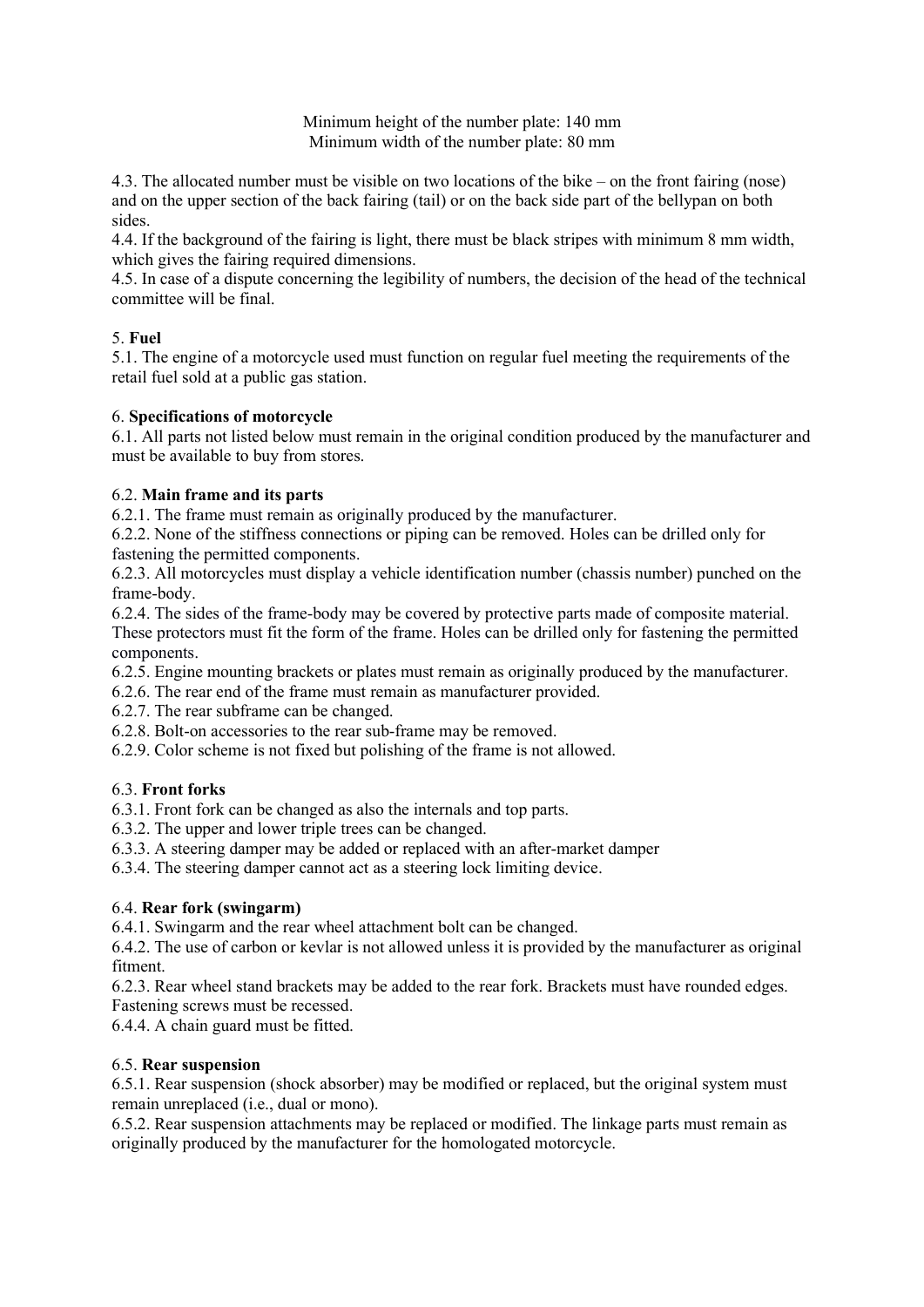# 7. Wheels (rims)

7.1. Wheels can be changed but the original size must remain.

7.2. Carbon or other composite material wheels are not allowed.

### 8. Brakes

8.1. Manufacturers original front master cylinder can be changed.

8.2. Manufacturers original rear master cylinder can be changed.

8.3. The mount of the front and rear brake caliper must remain as originally produced by the manufacturer.

8.4. Front and rear brake pads and calipers can be changed.

8.5. Front and rear hydraulic brake lines may be replaced.

8.6. Front and rear brake discs can be changed. The material and connections must remain the same.

8.7. The use of exotic (for example aluminium beryllium etc) materials in the brake discs or calipers is prohibited.

### 9. Tires

9.1. Tires may be changed, but they have to suit for the motorcycle.

9.2. Slick tire are allowed.

9.3. The use of tire warmers or special warming of the tires is prohibited.

9.4. Only in case the race has been declared as "WET", special wet tires are allowed to be used. These tires don't have to have a DOT or E- markings, but they must have a text: "NOT FOR HIGHWAY USE" written on them.

9.5. Any modification or treatment (cutting, grooving) of tires is prohibited.

### 10. Foot rests / Foot controls

10.1. Foot rests / foot controls may be relocated but brackets must be mounted to the frame in the original mounting points.

10.2. Foot rests must be positioned to the front of the rear axel.

10.3. Foot rests may be rigidly mounted or a folding type, which must incorporate a device to return them to the normal position.

10.4. The end of the foot rest must have at least an 8mm solid spherical radius.

10.5. Non folding footrests must have an end (plug), which is permanently fixed, made of plastic, Teflon or an equivalent type material (minimum radius 8mm).

### 11. Handlebars and hand controls

11.1. Handlebars, hand levers, wiring may be replaced. The ends of handlebars must be rounded.

11.2. Electric starter switch and killswitch must be equipped on the handlebars.

### 12. Fairing / bodywork

12.1. Fairing, front mudguards and bodywork must appear to be as originally produced by the manufacturer for the homologated motorcycle.

12.2. Windscreen may be replaced.

12.3. The original air ducts running between the fairing and the air box may be modified or replaced. 12.4. The lower fairing must be constructed to hold, in case of an engine breakdown, at least half of the oil and cooling fluids inside the engine, minimum 5 litres. The lower edge of all the openings in the fairing must be positioned at least 50mm above the bottom of the fairing.

12.5. The lower fairing must incorporate maximum of two openings of 25mm diameter. These holes must remain sealed in dry conditions and must be only opened in wet race conditions, when declared "WET" by the Race Director.

12.6. Small modifications are permitted to allow usage of a bigger jack for wheel changing and adding a small plastic guard for frame or engine.

12.7. The mudguards designed by the manufacturer for the motorcycle may be replaced or modified.

a. Front mudguard may be replaced but the visual must remain as originally produced by the manufacturer.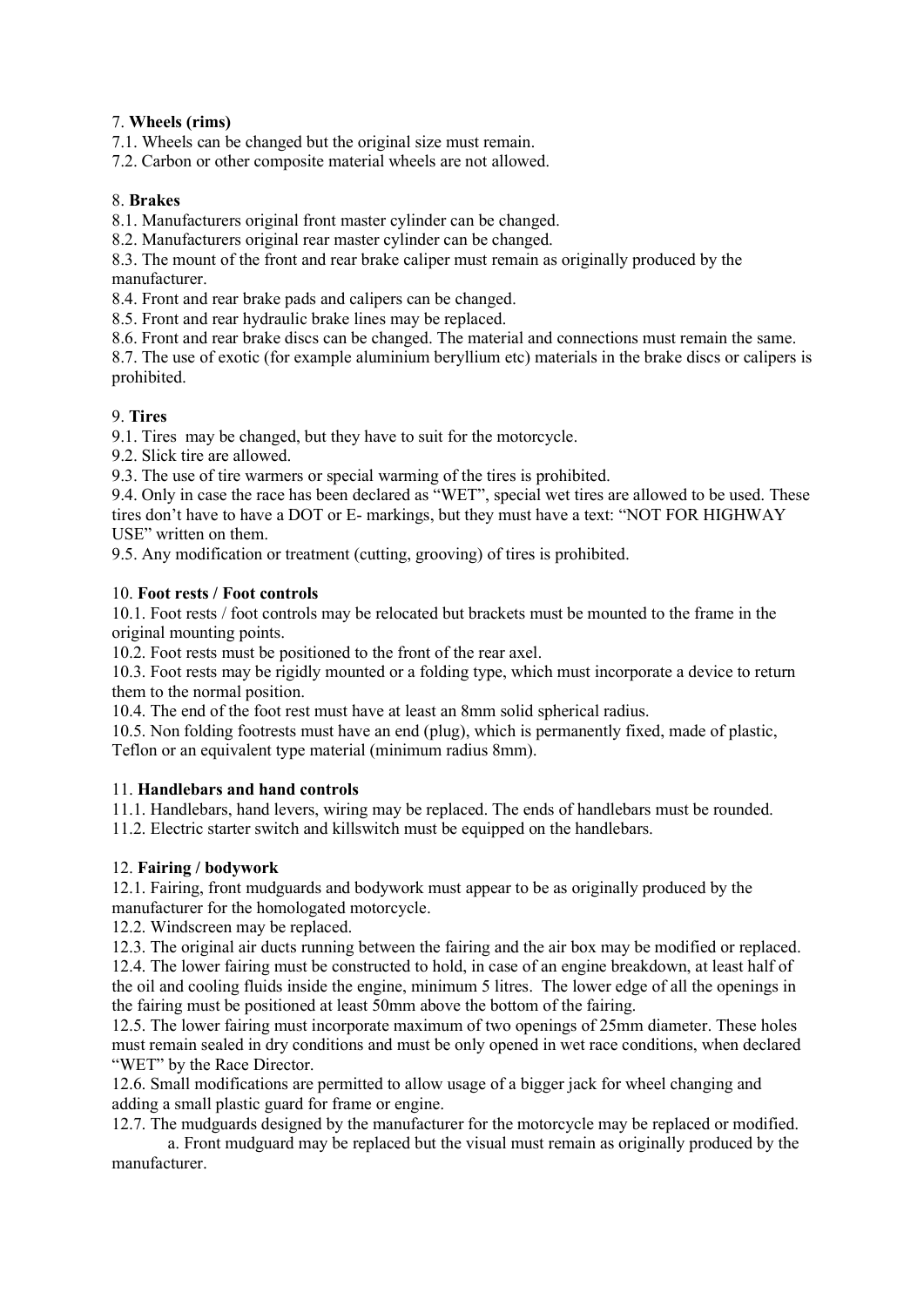b. Rear mudguard may be replaced but the visual must remain as originally produced by the manufacturer.

## 13. Fuel tank

13.1. Fuel tanks must remain as originally produced by the manufacturer for the motorcycle.

13.2. Fuel tanks must be fully filled with porous foam.

13.3. Fuel tank must be equipped with a breather and a flap to prevent floating back from the 250cm3 collector tank made of appropriate materials.

13.4. Fuel cap can be changed.

13.5. In addition the cap must be safely locked to stay on the tank in case of an accident and must not leak.

13.6. Composite protectors can be installed on the sides of the fuel tank but the most follow the shape of the tank.

### 14. Seats

14.1. Seats, seat base, seat frame and associated bodywork may be replaced with parts of similar appearance as originally produced by the manufacturer for the motorcycle.

14.2. Two seater can be reuiblt to a single seater.

14.3. Single seater must allow the number plate to be installed correctly.

14.4. The appearance of the seat / fairing and the distance from front to back and sides and shape must conform to the homologated motorcycle.

### 15. Radiator and oil cooler

15.1. Radiator must remain as originally produced by the manufacturer

15.2. Additional radioators are not allowed.

15.3. Piping can be changed and the use of water or ethyl alcohol mixture is allowed.

15.4. The expansion tank can be replaced.

### 16. Air box

16.1. The air box must remain as originally produced by the manufacturer on the motorcycle but the internals can be changed.

16.2. The air filter element many be modified, replaced or removed.

16.3. The air box drains must be sealed.

16.4. All 4-stroke motorcycles must have a closed breather system. All the oil breather lines must be connected and discharge in the air box.

16.5. The breather system (airbox  $+$  the oil expansion tank) must be possible to empty during the event through an emptying pipe and the capacity of the system (airbox  $+$  the oil expansion tank) must be 1000 cm3.

# 17. Carburators

17.1. Carburators must be original.

17.2. Carburator number must remain the same as original.

17.3. Polishing or lightening of the carburators is not allowed.

17.4. Injectors must not be changed or modified.

17.5. Carburator's choke plates, throttle valves, needles / floating needles may be replaced.

17.6. The original difusors can be modified or replaced by parts made for the motorcycle.

### 18. Fuel injection systems

18.1. Changes are prohibited.

18.2. Lambda can be added.

18.3. The amount of injectors must remain as manufactured originally.

18.4. Polishing and lightening of the throttle body is not allowed.

18.5. The computer chip that controls fuel injection (EPROM) may be replaced.

18.6. Fuel pump and regulator can be changed or modified.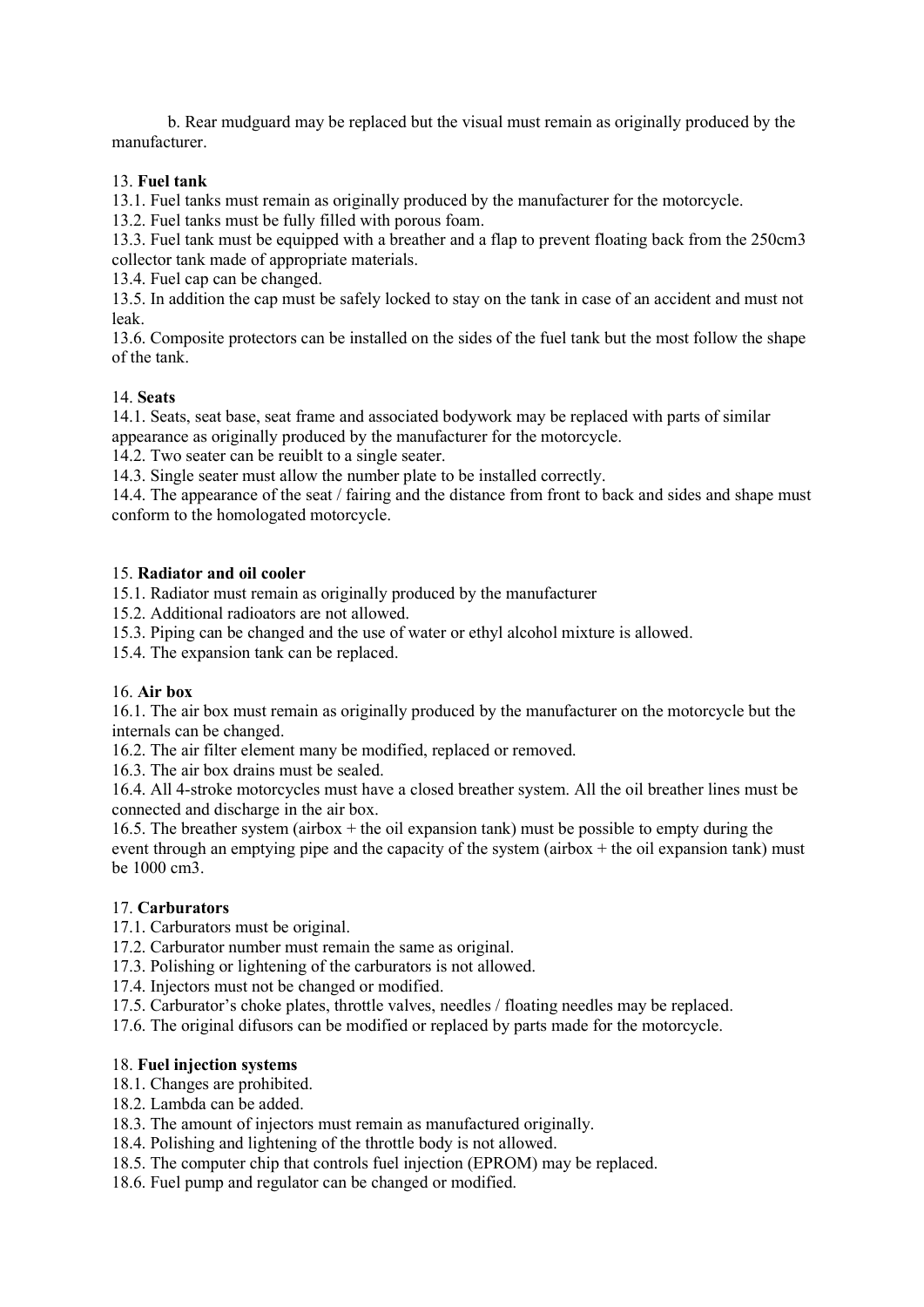# 19. Fuel supply

19.1. Fuel pipes and hoses may be replaced with products meant for this usage.

- 19.2. Fuel ventilation pipes and hoses may be replaced.
- 19.3. Fuel filters may be added.
- 19.4. The fuel cut-off valve must be produced by the manufacturer of the motorcycle.

### 20. Engine

20.1. Engine must remain homologated and no changes are allowed.

- 20.2. The original constructions cannot be changed.
- 20.3. The same materials must be used for the crankcase, cylinder, cylinder head and gearbox.
- 20.4. Camshaft mechanism must remain as originally manufactured.
- 20.5. The mechanics of the valve system must remain original.

20.6. Cylinderhead

20.6.1 Cylinderhead must remain original, modifications are not allowed.

20.6.2. Inlet and outlet channels and flaps must remain as original.

- 20.7. Camshaft
- 20.7.1. Camshaft must remain original.
- 20.8. Camshaft gearwheels
- 20.8.1. The camshaft gearwheels are not allowed to be changed, the tensioner can be changed.
- 20.9. Crankshaft
- 20.9.1. The crankshaft must remain original.
- 20.9.2. The stroke of the crankshaft must remain original.
- 20.9.3. The balancing of the crankshaft, rods and pistons is prohibited.

20.10. Oilpump and piping

20.10.1. The original oilpump cannot be changed or replaced.

20.10.2. Oil pipes can be changed, the pipes with positive pressure must have a metal re-enforcment and pressed connections.

20.11. Rods

- 20.11.1. The rods must remain original.
- 20.12. Pistons
- 20.12.1. The pistons must remain original.
- 20.12.2. The balancing of the pistons is not allowed.
- 20.12.3. Polishing and weight reduction is not allowed.

20.13. Pistonrings

- 20.13.1. Pistonrings must remain original.
- 20.14. Piston stoppers
- 20.14.1. Originals must remain.

20.15. Cylinder

- 20.15.1. The cylinder diameter must remain original, nothing can be changed.
- 20.16. Crankcase
- 20.16.1. The crankcase must remain original.
- 20.17. Powertrain/gearbox
- 20.17.1. Gearbox must remain original.
- 20.17.2. Quickshifters can be installed.
- 20.17.3. Engine side countershaft sprocket, rear wheel sprocket, chain pitch and size may be replaced.
- 20.18. Clutch
- 20.18.1. The clutch must remain as homologated.
- 20.18.2. Clutch springs can be replaced.
- 20.18.3. Clutch plates can be replaced but their number must remain as original.
- 20.18.4. Clutch system (wet or dry type) and the method of operation (by cable or hydraulic) may not be changed.
- 20.19. Ignition and Engine Control Unit (ECU)
- 20.19.1. The CDI can be changed or modified.
- 20.19.2. The sparkplugs and sparkplug wiring can be changed.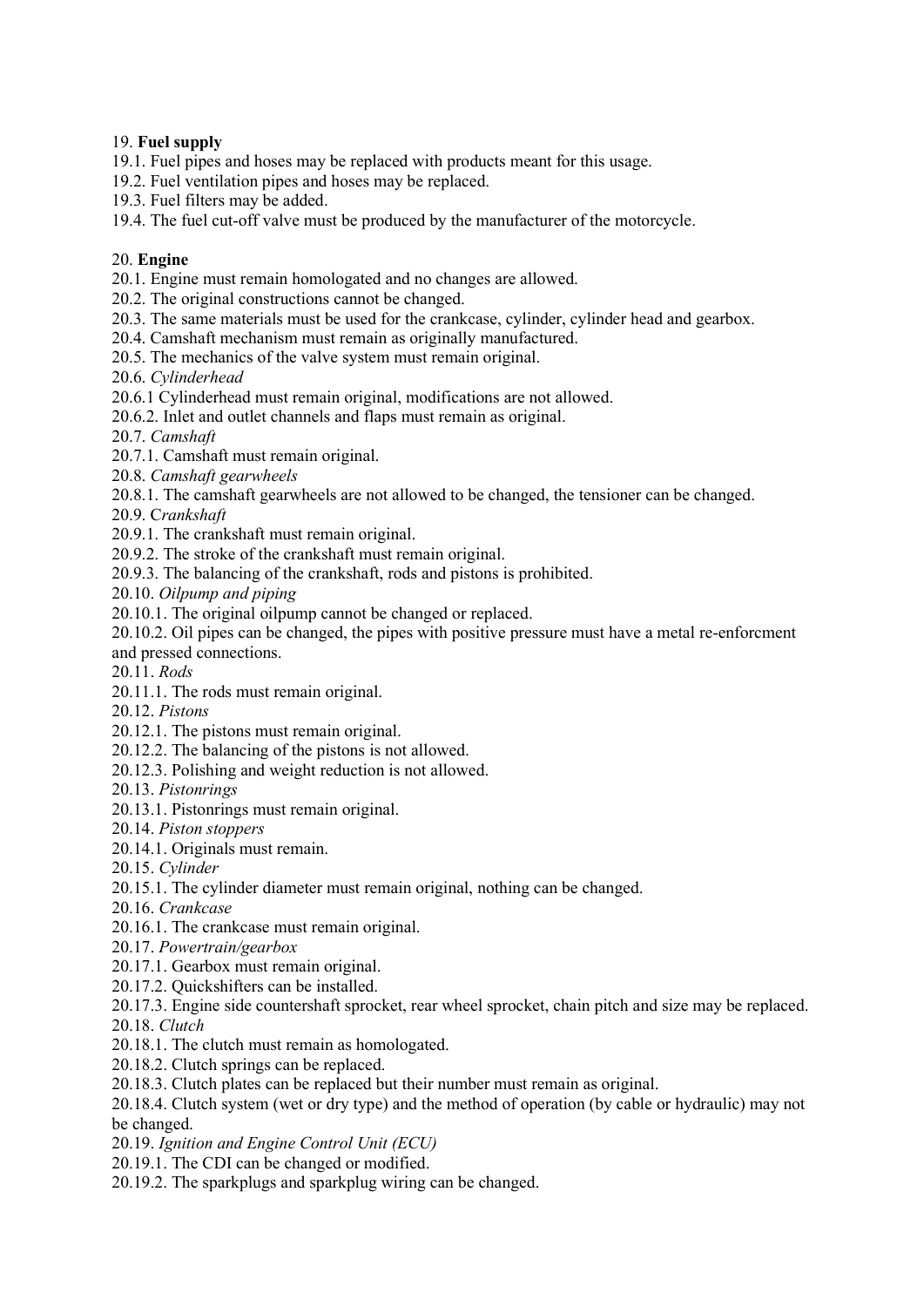20.19.3. The ignition coils must remain original.

20.20. Generator, alternator, electric starter

20.20.1. Must remain original and must be in working order.

# 21. Exhaust

21.1. Exhaust pipes and silencers may be modified or replaced.

### 22. The following items MAY be modified or replaced from those fitted to the homologated motorcycle

22.1. Any type of lubrication, brake or suspension fluid may be used.

- 22.2. Any type of spark plugs and spark plug boots may be used.
- 22.3. Wheel balance weights may be replaced, added to or removed.
- 22.4. Every type and mark of bearings is allowed.
- 22.5. Fasteners (nuts, bolts, screws, etc.).
- 22.6. Electronical equipment, electric wiring, connectors, batteries and switches.
- 22.7. Colour coated exterior surfaces and decals.

# 23. The following items MAY be removed

- 23.1. Gauges and gauge console with additional cables.
- 23.2. Tachometer.
- 23.3. Speedometer and connected wheel hub and sensors.
- 23.4. The vent and it's wiring.
- 23.5. Chain guard.
- 23.6. Ignition.

### 24. The following items MUST BE removed

- 24.1. Signal
- 24.2. Rearview mirrors
- 24.3. Numberplate
- 24.4. Toolbag
- 24.5. Helmet and luggage holders
- 24.6. Passengers footrests
- 24.7. Passengers handle
- 24.8. Safety stands, centre stands must be removed
- 24.9. Front light, rear light, indicators.
- 24.10. Replace coolant with water or ethyl alcohol mix.

# 25. Mandatory

25.1. Motorcycles must be equipped with a functional ignition kill switch or button that stops the running engine and is mounted on a handlebar within reach of the hand while on the hand grips.

25.2. Throttle controls must be self-closing when not held by the hand.

25.3. Electric fuel pump must be connected to the fuel flow cut off switch that activates automatically in case of an accident when the motorcycle is on its side. That switch must deactivate the fuel pump and ignition system within 2 (two) second.

25.4. Fuel pump and ignition system cut-off switch may be examined by the head of the technical committee at any given time during the competition.

25.5. The oil cap, oil filter bolts and pipes must be retained with stopper wire

25.6. All motorcycles must have a closed levelling system that is connected to the airbox where it emtpies.

25.7. Where breather or overflow pipes are fitted they must discharge via existing outlets. The original closed system must be retained: no direct atmospheric emission is permitted.

25.8. Installed oil system's pressure levelling pipe's discharge opening must open to the oil cavity which must be emptied before every start.

25.9. The minimum volume of the oil cavity must be 250cc for transmission oil and 500cc for engine oil.